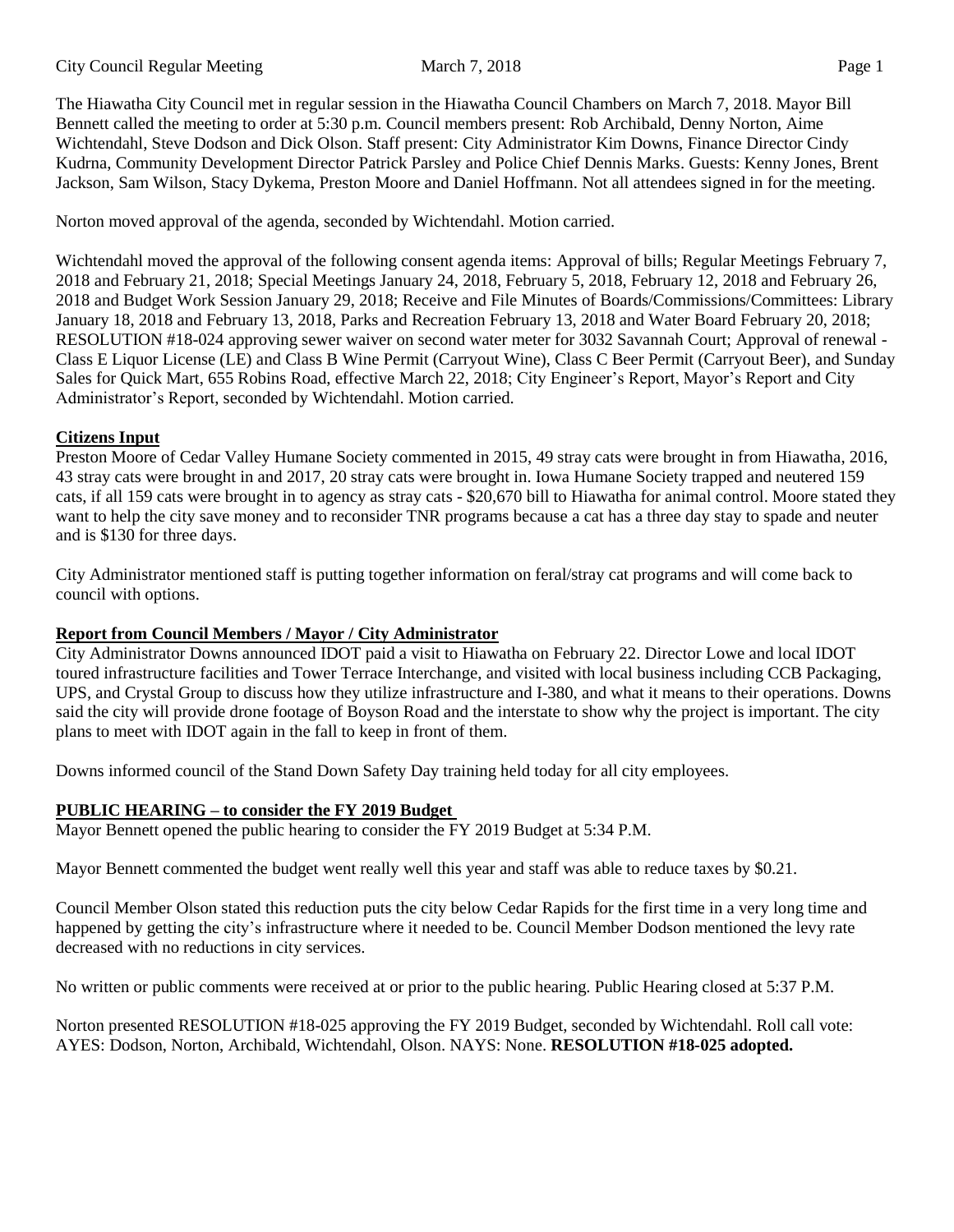### **Approving an Engagement Agreement to disclose and memorialize the terms and conditions for services provided** by Ahlers and Cooney, P.C. (Bond Counsel) to the City of Hiawatha in connection with the issuance of General **Obligation Capital Loan Notes, Series 2018**

Olson presented RESOLUTION #18-026 approving an Engagement Agreement to disclose & memorialize the terms & conditions for services provided by Ahlers & Cooney, P.C. (Bond Counsel) to the City of Hiawatha in connection with the issuance of General Obligation Capital Loan Notes, Series 2018, seconded by Dodson. Roll call vote: AYES: Olson, Wichtendahl, Archibald, Norton, Dodson. NAYS: None. **RESOLUTION #18-026 adopted.**

# **Agreements ensuring HIPAA compliance in providing community paramedicine services – Mercy Medical Center and St. Luke's Methodist Hospital**

Dodson presented RESOLUTION #18-027 approving and authorizing execution of a Business Associate Agreement between the City of Hiawatha and Mercy Medical Center for the purpose of ensuring HIPAA compliance in providing community paramedicine services, seconded by Wichtendahl. Roll call vote: AYES: Norton, Dodson, Olson, Wichtendahl, Archibald. NAYS: None. **RESOLUTION #18-027 adopted.**

Archibald presented RESOLUTION #18-028 approving and authorizing execution of a Business Associate agreement between the City of Hiawatha and St. Luke's Methodist Hospital for the purpose of ensuring HIPAA compliance in providing community paramedicine services, seconded by Norton. Roll call vote: AYES: Wichtendahl, Archibald, Norton, Olson, Dodson. NAYS: None. **RESOLUTION #18-028 adopted.**

## New commercial development on the property located at 1020 Sherman Road, portion of Plat of Survey 2203 – **Design Guidelines**

Olson presented RESOLUTION #18-029 approving the proposed building design, parking berm, landscaping, screening and building elevations for one (1) new commercial building on the property located at 1020 Sherman Road to the Hiawatha Design Guidelines, as submitted by Hall and Hall Engineers, seconded by Dodson. Roll call vote: AYES: Archibald, Wichtendahl, Olson, Dodson, Norton. NAYS: None. **RESOLUTION #18-029 adopted.**

### New commercial development on the property located at 1020 Sherman Road, portion of Plat of Survey 2203 -**Improvements Installation**

Norton presented RESOLUTION #18-030 authorizing Contractor to proceed with installation of improvements on the property located at 1020 Sherman Road, portion of Parcel A, Plat of Survey No. 2203, Hiawatha, Linn County, Iowa, including relocation of the existing storm sewer, seconded by Dodson. Roll call vote: AYES: Dodson, Wichtendahl, Archibald, Norton, Olson. NAYS: None. **RESOLUTION #18-030 adopted.**

# New commercial development on the property located at 1020 Sherman Road, portion of Plat of Survey 2203 – **Vacating Existing Storm Sewer and Drainage Easement**

Wichtendahl presented RESOLUTION #18-031 approving vacation of the existing storm sewer and drainage easement located on a portion of Parcel A, Plat of Survey No. 2203, Hiawatha, Linn County, Iowa, known as 1020 Sherman Road, seconded by Olson. Roll call vote: AYES: Olson, Norton, Archibald, Dodson, Wichtendahl. NAYS: None. **RESOLUTION #18-031 adopted.**

# New commercial development on the property located at 1020 Sherman Road, portion of Plat of Survey 2203 –New **Storm Sewer and Drainage Easement**

Dodson presented RESOLUTION #18-032 approving construction of new storm sewer and drainage easement in connection with new commercial development on the property located at 1020 Sherman Road, portion of Plat of Survey 2203, seconded by Wichtendahl. Roll call vote: AYES: Norton, Wichtendahl, Dodson, Olson, Archibald. NAYS: None. **RESOLUTION #18-032 adopted.**

# **Approving revised plan of improvements installation for Peck's Landing Edgewood Road Extension Addendum #1**

Olson presented RESOLUTION #18-033 approving revised plan of improvements installation for Peck's Landing Edgewood Road Extension Addendum #1, seconded by Dodson. Roll call vote: AYES: Wichtendahl, Olson, Archibald, Dodson, Norton. NAYS: None. **RESOLUTION #18-033 adopted.**